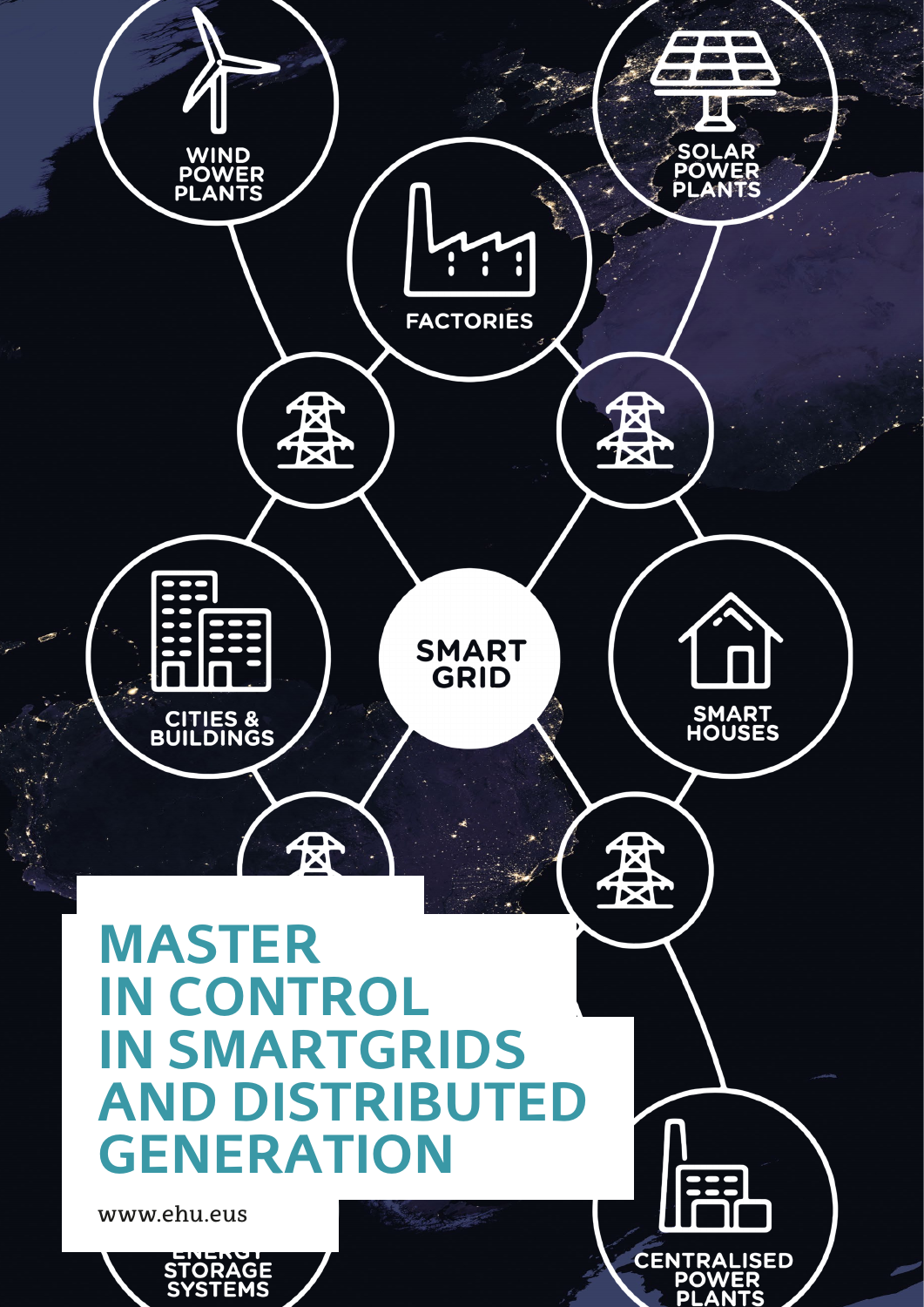## **INTRODUCTION & OBJECTIVES**

This master's degree has been designed in conjunction with a large number of companies and several research centres in order to ensure a high placement rate. The master's degree has several special features:

- 40 ECTS in collaboration with companies.
- Degree with international mention. The main language of instruction is English.
- Classes taught in 2 centres: Faculty of Engineering of Gipuzkoa (Donostia-San Sebastian and Eibar) and ESTIA Institute of Technology (Biarritz, 30 min from Donostia-San Sebastian).
- Dual programme in conjunction with the Ecole Supérieure des Technologies Industrielles Avancées (ESTIA Institute of Technology)

The aim of this master's degree is to train specialists to model, simulate, control, operate and manage smart grids and distributed generation.

This master's degree will allow students to:

- Acquire high-level skills, allowing them to be recruited quickly.
- Acquire practical experience thanks to the intensive collaboration with companies.
- Master English, which has become an essential language with which to grow professionally.
- Have the possibility of carrying out a PhD.
- Contribute to a sustainable economic and social development.

The degrees that give access to the master's degree are:

- Degree in Renewable Energy Source Engineering
- Degree in Electrical Engineering
- Degree in Industrial Electronic Engineering & Automatics
- Degree in Industrial Technology Engineering
- Other equivalent university degrees (at the discretion of the academic committee).

## **ENTRY PROFILE CAREER OPPORTUNITIES**

Graduates will be able to work as designers, project managers, researchers or maintenance managers in the sector of renewable energies and power systems, of course, but also in others sectors such as electro-mobility, machine tools, etc.

#### **STUDY LOAD**

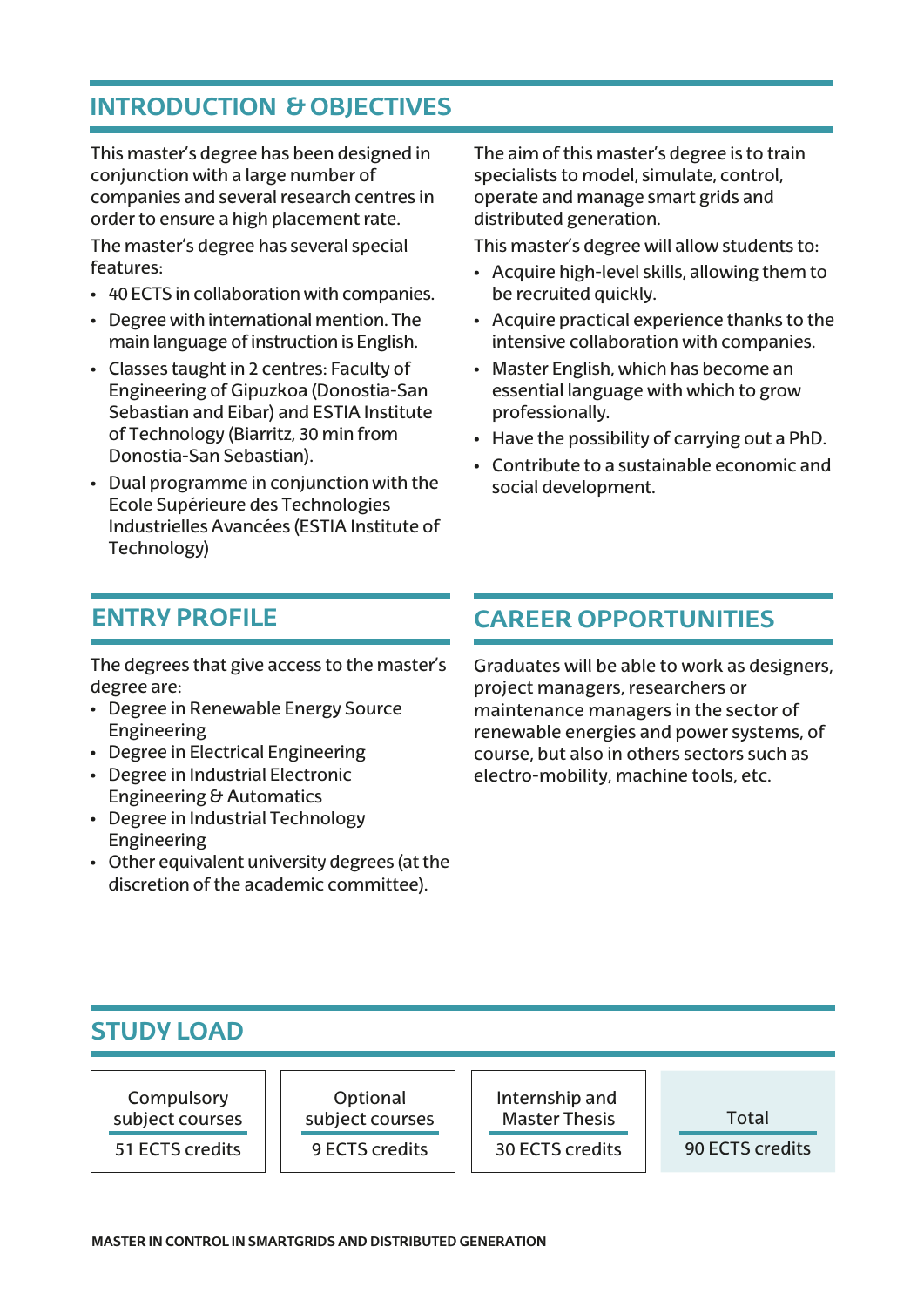# **ABOUT THE COURSE**

| <b>Teaching place:</b>   | Faculty of Engineering - Gipuzkoa<br>Ecole Supérieure des Technologies Industrielles Avancées (ESTIA)<br>(Biarritz, France) |
|--------------------------|-----------------------------------------------------------------------------------------------------------------------------|
| <b>Teaching type:</b>    | On-site.                                                                                                                    |
|                          | Teaching language: English. Spanish, Euskera and French are also possible in 36 ECTS                                        |
| <b>Approximate fees:</b> | 4.050-4.250€.                                                                                                               |
| Calendar:                | First quarter: September to December                                                                                        |
|                          | Second quarter: January to April                                                                                            |
|                          | External Internships and Master Thesis Project: 6 to 8 months months<br>between May and December                            |

The schedule is adjusted each year taking into account all the important restrictions.

# **TRAINING SYLLABUS**

|                 | Compulsory subjects:                                                                          |          |
|-----------------|-----------------------------------------------------------------------------------------------|----------|
|                 | • Introduction to Smart grids                                                                 | 3 ECTS   |
|                 | • Grids Operation and Control                                                                 | 3 ECTS   |
|                 | • Communications in Smart grids                                                               | 3 ECTS   |
|                 | • Power Converters                                                                            | 3 ECTS   |
| $\bullet$       | Modelling and Control of Storage Systems and Associated Converters                            | 3 ECTS   |
|                 | • Disturbances and Protections in Smart grids                                                 | 3 ECTS   |
|                 | Control of the Machine-Side Converter-Generator Set                                           | 4,5 ECTS |
| ٠               | Dynamic Modelling of Distributed Generation Sources                                           | 3 ECTS   |
| ٠               | Management and Control of Smart grids and Microgrids                                          | 4,5 ECTS |
|                 | Component Connection to the Grid by DC/AC Converters                                          | 3 ECTS   |
| ٠               | Demand Side Management (DSM)                                                                  | 3 ECTS   |
| ٠               | Implementation of Smart grids Control Algorithms                                              | 3 ECTS   |
| $\bullet$       | Modelling and Control of Renewable Generation Farms and Participating with Ancillary Services | 3 ECTS   |
|                 | • Seminars and Visits                                                                         | 3 ECTS   |
|                 | • Application to Concrete Projects                                                            | 6 ECTS   |
|                 | <b>Optional subjects:</b>                                                                     |          |
|                 | • Research Methodology                                                                        | 3 ECTS   |
|                 | • Industrial Informatics                                                                      | 3 ECTS   |
|                 | • Introduction to the Electric Power System                                                   | 3 ECTS   |
| ٠               | Modelling and Control of Wind Turbines                                                        | 3 ECTS   |
|                 | • Electric Vehicles                                                                           | 3 ECTS   |
|                 | Internship and Master Thesis:                                                                 |          |
| • Internship    |                                                                                               | 18 ECTS  |
| • Master Thesis |                                                                                               | 12 ECTS  |
|                 |                                                                                               |          |